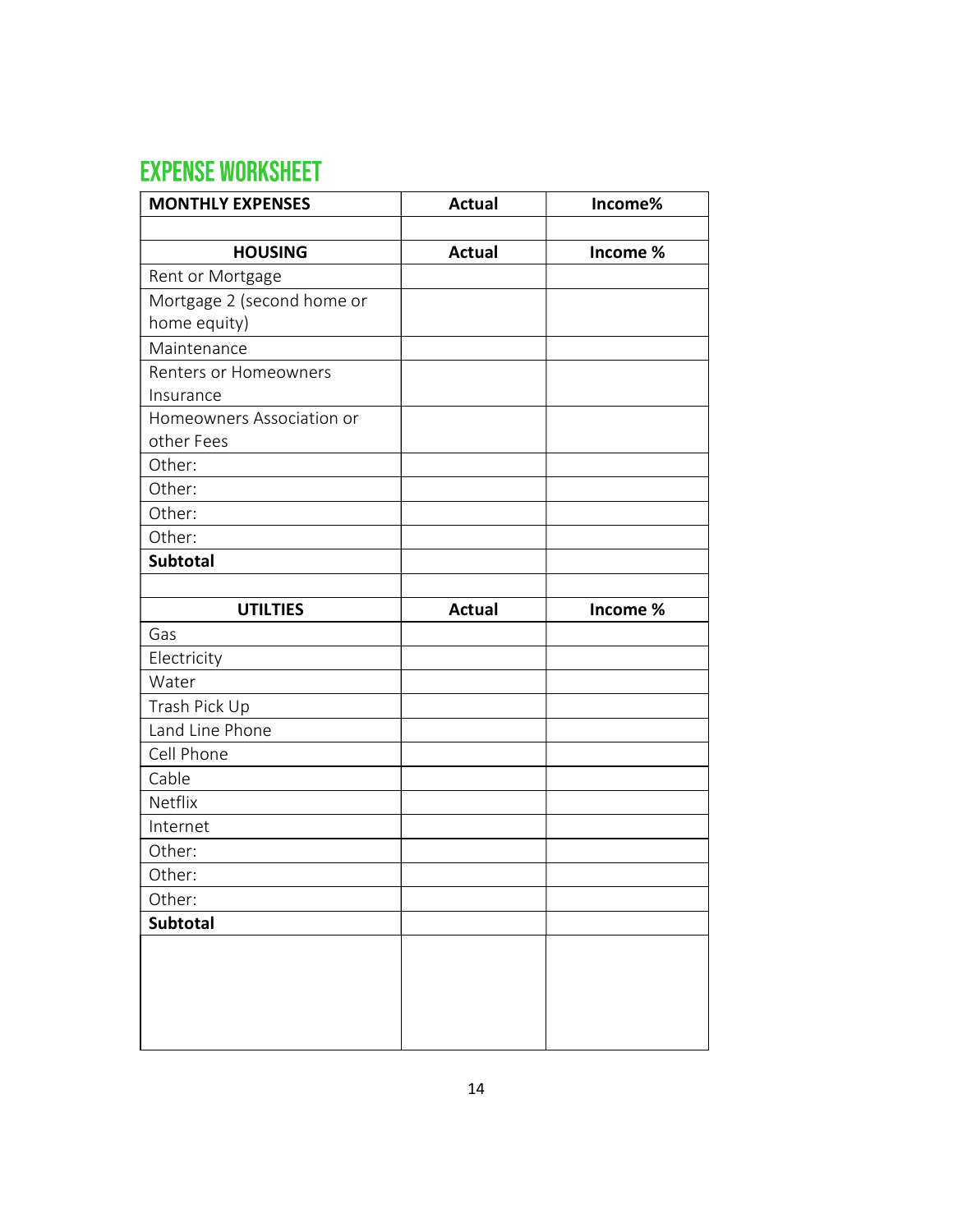| <b>TRANSPORTATION</b> | <b>Actual</b> | Income % |
|-----------------------|---------------|----------|
| Car Payment 1         |               |          |
| Car Payment 2         |               |          |
| Auto Insurance        |               |          |
| Fuel                  |               |          |
| Maintenance           |               |          |
| Parking               |               |          |
| <b>Bus Fair</b>       |               |          |
| Uber/Lyft Service     |               |          |
| Other:                |               |          |
| Other:                |               |          |
| Other:                |               |          |
| Other:                |               |          |
| Subtotal              |               |          |
|                       |               |          |
| <b>FOOD</b>           | <b>Actual</b> | Income % |
| Groceries             |               |          |
| Eating Out            |               |          |
| Pet Food              |               |          |
| Other:                |               |          |
| Other:                |               |          |
| <b>Subtotal</b>       |               |          |
|                       |               |          |
| <b>CLOTHING</b>       | <b>Actual</b> | Income % |
| Adult                 |               |          |
| Children              |               |          |
| Dry Cleaning/Laundry  |               |          |
| Other:                |               |          |
| Other:                |               |          |
| Other:                |               |          |
| Subtotal              |               |          |
|                       |               |          |
|                       |               |          |
|                       |               |          |
|                       |               |          |
|                       |               |          |
|                       |               |          |
|                       |               |          |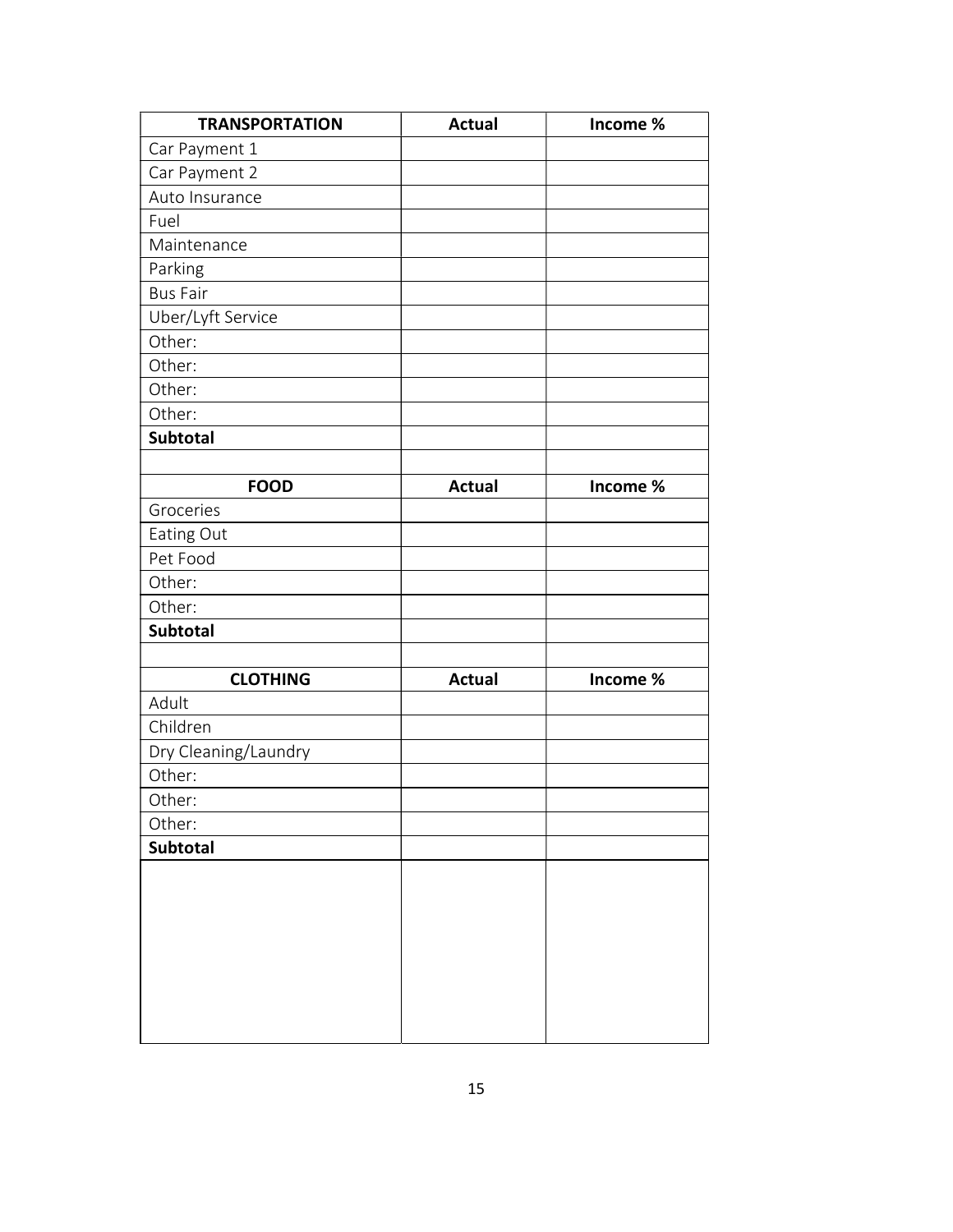| <b>HEALTH</b>               | <b>Actual</b> | Income % |
|-----------------------------|---------------|----------|
| Self Paid Health Insurance  |               |          |
| Medications                 |               |          |
| Gym Membership              |               |          |
| Contact Lenses and Supplies |               |          |
| Co-Pays                     |               |          |
| <b>Medical Supplies</b>     |               |          |
| Other:                      |               |          |
| Other:                      |               |          |
| Subtotal                    |               |          |
|                             |               |          |
| <b>PERSONAL</b>             | <b>Actual</b> | Income % |
| Alimony/Child Support       |               |          |
| Tuition                     |               |          |
| Child Care                  |               |          |
| <b>Books</b>                |               |          |
| Life Insurance              |               |          |
| <b>Charitable Donations</b> |               |          |
| Beauty Shop/Barber          |               |          |
| Vacations                   |               |          |
| Recreation/Hobbies          |               |          |
| Club Memberships            |               |          |
| Alcohol/Tobacco             |               |          |
| Entertainment               |               |          |
| Video/Game Rental           |               |          |
| Music/App Downloads         |               |          |
| Subscriptions               |               |          |
| Other: Savings              |               |          |
| Other: Investments          |               |          |
| Other:                      |               |          |
| Other:                      |               |          |
| Other:                      |               |          |
| <b>Subtotal</b>             |               |          |
|                             |               |          |
|                             |               |          |
|                             |               |          |
|                             |               |          |
|                             |               |          |
|                             |               |          |